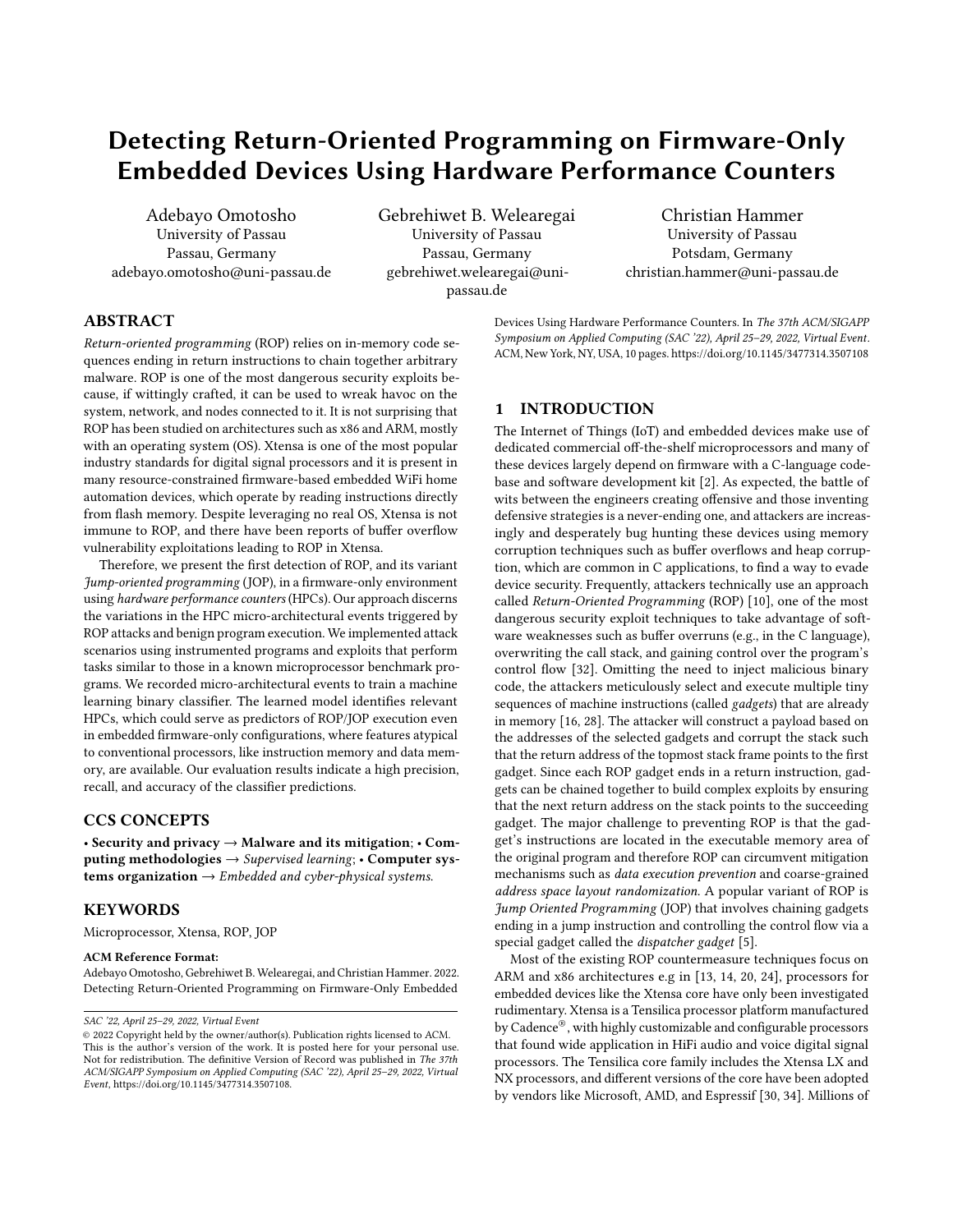IoT devices (including industrial IoT devices, e.g.,  $\epsilon$ ModGATE $^1$  $^1$  and Moduino X Series<sup>[2](#page-1-1)</sup>) and embedded systems using ESP 32 (LX6) and its predecessor ESP 8266 (LX106)—which are economical and lowpower systems on a chip—are based on Xtensa core. Firmware-only devices are characterized by deterministic interrupt-driven tasks due to a lack of a scheduler (no OS). The firmware is typically stored in rewritable, nonvolatile memory (flash), without fine-grain privilege separation and execution isolation available in a conventional OS [\[11\]](#page-9-13). Usually, they are supported by manufacturer header files, and the absence of third parties drivers/firmware is believed to add trust and control [\[19\]](#page-9-14). However, this restricted the use of custom security, and being resource-constrained(e.g low memory/storage), it is challenging to deploy a sophisticated solution against memory corruption attacks on them.

Motivation: First, ROP attacks on Xtensa are not well documented, even though the chips are present in almost every WiFibased home automation device. However, pieces of evidence of buffer overflow vulnerability exploitation leading to ROP exist. To name a few, on Expressif's ESP8266 (with Xtensa LX106 core), an attack allowed bypassing the network credentials, making the device perform unauthorized operations [\[29\]](#page-9-15). A similar memory exploitation attack with the common vulnerabilities and exposure number CVE-2019-12588 was used to crash Xtensa (LX106 and LX6) WiFi devices, causing a denial of service to legitimate users [\[18\]](#page-9-16).

Second, micro-controller devices are often resource-constrained but there are very few studies on ROP on IoT platforms leveraging no operating system but firmware executing directly from flash memory. Likewise, almost all of the previous work on ROP detection using HPC considered devices with a full-blown configuration, where it is possible to inspect the usual suspects in terms of hardware events, like cache-level events or return misses [\[12,](#page-9-17) [26\]](#page-9-18) that are generally not available or inapplicable on embedded platforms. Also, a most recent low-level detection study on a micro-controller proposed the use of control flow integrity but did not provide implementation or results to support the feasibility of the approach [\[24\]](#page-9-10). In contrast, we investigate an alternative cost-effective approach using HPC events on a low configuration Xtensa processor.

These shortcomings, together with the danger that IoT devices may not receive security updates as frequently and lastingly as personal computers or mobile devices, serve as the basis for this research. This paper combines ML predictive capability using HPC, which generally provide architectural characteristics of the underlying hardware. Although HPCs were originally designed for debugging during development, they have proven useful for performance analysis and validation [\[33\]](#page-9-19).

The objectives of this study are to 1) briefly explore the Xtensa architecture and define valid gadgets, 2) demonstrate how to implement ROP and JOP attacks on Xtensa, 3) implement these attacks on the Xtensa LX7 architecture running only firmware and to uncover the HPC events indicative of an attack, 4) train a ML model to automatically detect such behavior using HPC events, and 5) evaluate the model's performance on benchmark programs running on Xtensa.

SAC '22, April 25-29, 2022, Virtual Event Adebayo Christian Hammer Adebayo Omotosho, Gebrehiwet B. Welearegai, and Christian Hammer

Table 1: Registers in Call0 and Windowed Register ABI

<span id="page-1-2"></span>

| Registers      | Call0 ABI                              | <b>Windowed Register ABI</b>            |  |  |
|----------------|----------------------------------------|-----------------------------------------|--|--|
| a <sub>0</sub> | Return address                         | Return address                          |  |  |
| a1             | 0 or (sp) Stack Pointer (callee-saved) | Stack pointer                           |  |  |
| $a2 - a7$      | <b>Function Arguments</b>              | Incoming arguments                      |  |  |
| a7             |                                        | Callee's stack-frame pointer (optional) |  |  |
| $a12 - a15$    | Callee-saved                           |                                         |  |  |
| a15            | Stack-Frame Pointer (optional)         |                                         |  |  |
|                |                                        |                                         |  |  |

<span id="page-1-3"></span>1 **main**:

```
2 60000bcc: addi a1, a1, -16
3 60000bcf: s32i.n a0, a1, 0
4 60000bd1: l32r a2, 60000904 (600007b8 <
      _clib_rodata_end>)
5 60000bd4: call0 60000c0c <printf>
6 60000bd7: movi.n a2, 0
7 60000bd9: l32i.n a0, a1, 0
8 60000bdb: addi a1, a1, 16
```
9 60000bde: **ret**.n

#### Listing 1: Call0 ABI assembly

The main contributions of this paper are: First, we show how ROP and JOP attacks could be orchestrated on Xtensa processors. Second, we present HPC events that distinguish ROP and non-ROP program executions on Xtensa. Third, in contrast to existing studies and to the best of our knowledge, this paper presents the first practical work on detecting ROP and JOP in a firmware-only embedded system using HPC.

Threat model: Our focus is on detecting memory corruption attacks through buffer overflows in the firmware or application that result in a ROP/JOP execution on bare-metal Xtensa. We assume that the device has limited hardware functionality but can be protected using a machine-learning classifier based on the HPC events. The attacker is assumed to be able to access the device either physically (through I/O) or through a network connection. Since we are interested in the attack that takes place when executing firmware from flash memory, the attacker uses a payload to execute gadget instructions that are at the static address range. In practice, gadgets in the Xtensa Boot ROM are mapped to the static range, irrespective of the platform being used. Our approach feeds the captured HPC events from a potentially manipulated execution to the machine-learned classifier to predict ROP/JOP behavior that may arise when an attacker exploits a vulnerable firmware function.

# 2 XTENSA ARCHITECTURE AND REGISTERS

The Xtensa processor architecture is a Harvard architecture with instruction and data memory separate that provide fast simultaneous access to both memories. The Xtensa processor architecture targets embedded system-on-a-chip applications, and the Instruction Set Architecture (ISA) specifies a 32-bit RISC-like architecture expressly designed for embedded applications. The Xtensa core ISA is implemented as 24-bit instructions, providing about a 25% reduction in code size compared with 32-bit ISAs [\[8\]](#page-9-20). Instructions can be represented as 16 or 24 bits, which results in high code density and also means that any byte is a valid jump target. The instructions provide access to the entire processor hardware and support special functions, such as a single-instruction compare and branch, which reduces the number of instructions required to implement

<span id="page-1-0"></span><sup>1</sup>[https://iot-industrial-devices.com/category/esp32/](https://iot-industrial-devices.com/category/esp32/ )

<span id="page-1-1"></span><sup>2</sup>[https://moduino.techbase.eu/](https://moduino.techbase.eu/ )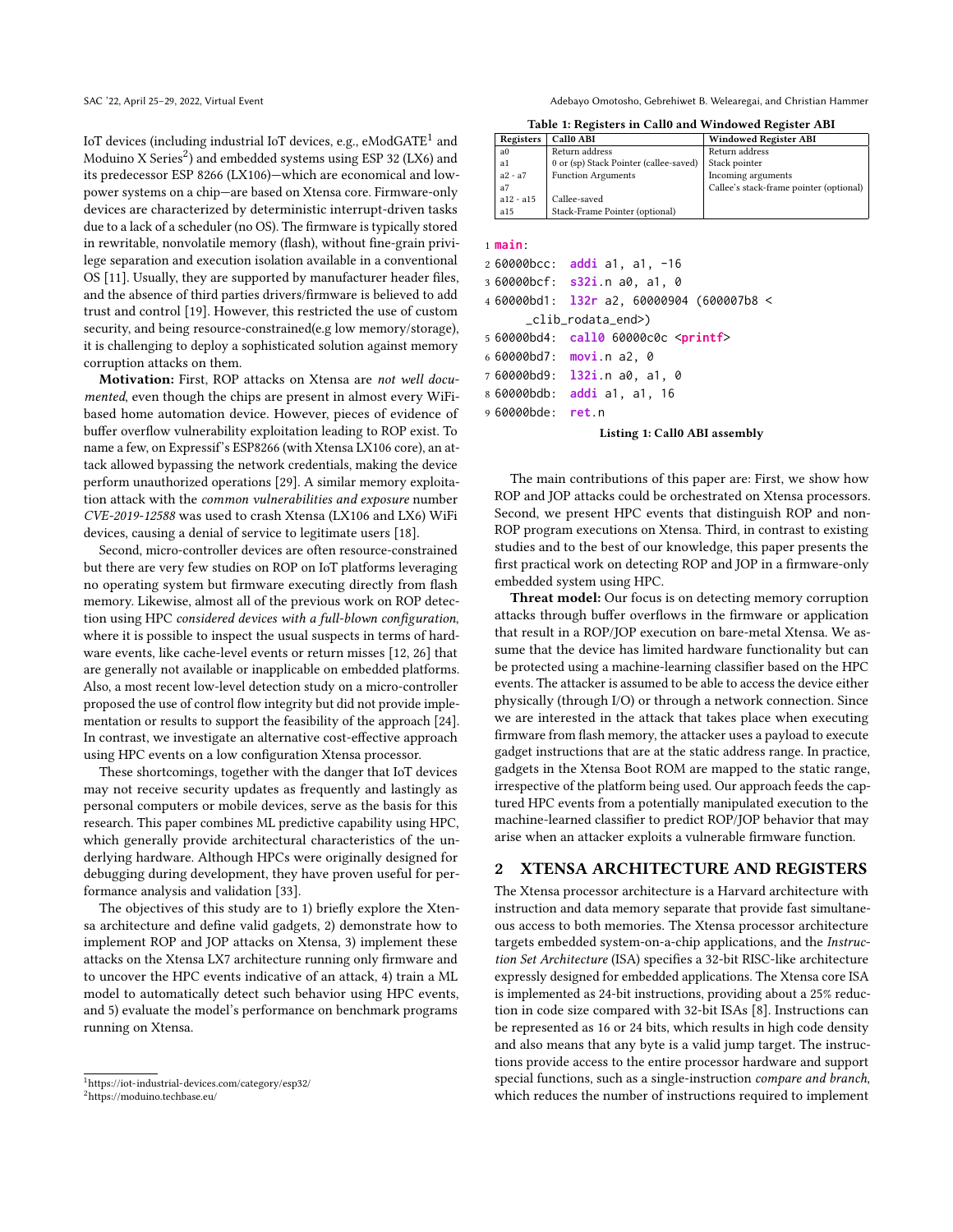various applications. Xtensa has three distinguishing features and the first is extensibility. This addition of architectural enhancements allows easy and efficient extension of the processor architecture with application-specific instructions. The second is *configurability*, which supports creating custom processor configurations that make it easy to specify whether (or how much) pre-designed functionality is required for a particular product. The third is retargetability, which allows mapping of the architecture onto hardware to meet the different speed, area, and power targets in different processes. These features make Xtensa unique and in demand for embedded systems design. Xtensa supports 16 address registers a0 to a15, where the functionality of these registers differs slightly depending on the application binary interface (ABI) in use. An ABI is a set of rules describing what happens when a function is being invoked, how its parameters are processed, and defining the stack layout for the function call. Xtensa supports two ABIs: Call0 ABI and the Windowed Register ABI, for which Table [1](#page-1-2) presents the registers and their functions. The Call0 ABI works with all Xtensa processors, and it has a better context switch time than the Windowed Register ABI. ROP and JOP attack orchestration on both ABIs are similar [\[21\]](#page-9-21) despite the differences in register usage.

In this paper, our principal target is the Call0 ABI processor configuration, which has been hit by some memory corruption attacks in recent years. We, therefore, demonstrates ROP and JOP on this ABI configuration to provide a foundational understanding of Xtensa architectural behavior. The Xtensa architecture also has a 32-bit program counter, which – similar to x86 and in contrast to ARM – cannot be directly accessed. Generally, Xtensa's instruction format follows the pattern:

## **mnemonic** <dest\_reg >, <operand\_1>,<operand\_2>

The destination register *dest* reg stores the result of the operation specified by the opcode mnemonic on the first operand\_1 and second operand\_2 operand. Xtensa's instruction set is flexible in that not all of the instructions set require all of the fields in this template. More specific details about the Xtensa LX hardware instruction set architecture can be found in [\[9\]](#page-9-22).

### 2.1 Xtensa ABI Assembly

In this section, we briefly present the Call0 ABI assembly. To this end, we leverage the configurability feature of the Xtensa processor. We created, built, and installed a configuration for CALL0 ABI using Xtensa Xplorer version 8.0.10.3000 running on Windows 10. Xtensa Xplorer's Integrated Development Environment is based on Eclipse and comes with a pre-installed Software Development Kit for processor configurations and programming. We then compiled a simple helloworld.c program to illustrate the call0ABI assembly. The corresponding assembly is shown in Listing [1.](#page-1-3)

It is worth noting that some instructions in the Call0ABI use the .n suffix, which is the Xtensa processors' optional code density feature that provides 16-bit versions of some commonly used instructions. Technically, the compiler and the assembler use narrow instructions where possible to achieve better code density [\[9\]](#page-9-22). In line 1, the stack is decremented by 16 bytes (space allocation), and in line 2, the return address is saved to the top of the stack \*(a1+0). At the end of the assembly, the reverse is done before **ret**.n, i.e. the return address is restored into a0 in line 7, and the

```
1 6000a383: 1148 l32i.n a12, a1, 4
2 6000a385: 4149 l32i.n a13, a1, 8
3 6000a387: 4128 l32i.n a14, a1, 12
4 6000a389: 3108 l32i.n a0, a1, 0
5 6000a38b: 30c112 addi a1, a1, 16
6 6000a38e: f00d ret.n
                  Listing 2: Return gadget
1 60000210: 0338 l32i.n a3, a3, 0
2 60000212: 7149 s32i.n a4, a1, 28
3 60000214: 0003a0 jx a3
```
Listing 3: Jump gadget

<span id="page-2-2"></span>stack is incremented by 16 bytes (space deallocation) in line 8. These two steps are similar in almost all Xtensa assemblies and will serve as the basis for chaining gadgets.

The Xtensa assembly language opcodes used throughout this paper will be limited to a small subset of the entire Xtensa instruction set. Our interest covers mainly the return (**ret**), jump (**jx**), call (**callx**), load (**l32i** and **l32r**), store (**s32i**), move (**mov**), add (**add**), and subtract instructions (**sub**).

# 3 XTENSA GADGETS

ROP and JOP gadgets in Xtensa usually end with a **ret** and **jx** instructions respectively. Although it is also possible to use codes ending with an indirect **callx** and branch instructions to an address stored in a register. For gadgets discovery, we extended the xrop tool<sup>[3](#page-2-0)</sup> to extract and return valid Xtensa gadgets ending with the preferred instruction types. From our programs we extract and design Turing complete gadgets that perform data movement, arithmetic operations, branching, and function calls. The programs are compiled with Xtensa Xplorer, which outputs executable and linkable format binaries supported by the Xtensa LX7 board. Assuming the stack has been overwritten and preloaded with attacker-controlled addresses and values, it is, e.g., possible to use the return gadget in Listing [2](#page-2-1) to load arbitrary values from the stack at a1+0, a1+8 and a1+12 into the registers a12, a13, and a14 respectively before returning to the designated address.

Xtensa gadgets support very limited direct operations on memory addresses. Therefore, gadgets' addresses must either be loaded into a register from another register or the stack. One of the most common instructions in Xtensa binaries allowing direct memory operands is **l32r**, which can directly load the address of a string literal from memory. Thus, gadgets used for exploits are usually longer and with more side effects on registers, when compared to ARM. For instance, an equivalent of the gadgets in Listing [2](#page-2-1) in ARM could be as short as:

0x00010578 : **pop**(r3, r4, r5, pc)

An example of a jump gadget, which loads the content of the address stored in a3+0 into a3 and jumps to it is given in Listing [3.](#page-2-2)

Other types of instructions that can be used as gadgets are the branch gadgets and the call gadgets, an example of the latter, which performs an indirect call operation to a subroutine address in a

<span id="page-2-0"></span><sup>3</sup><https://github.com/jsandin/xrop>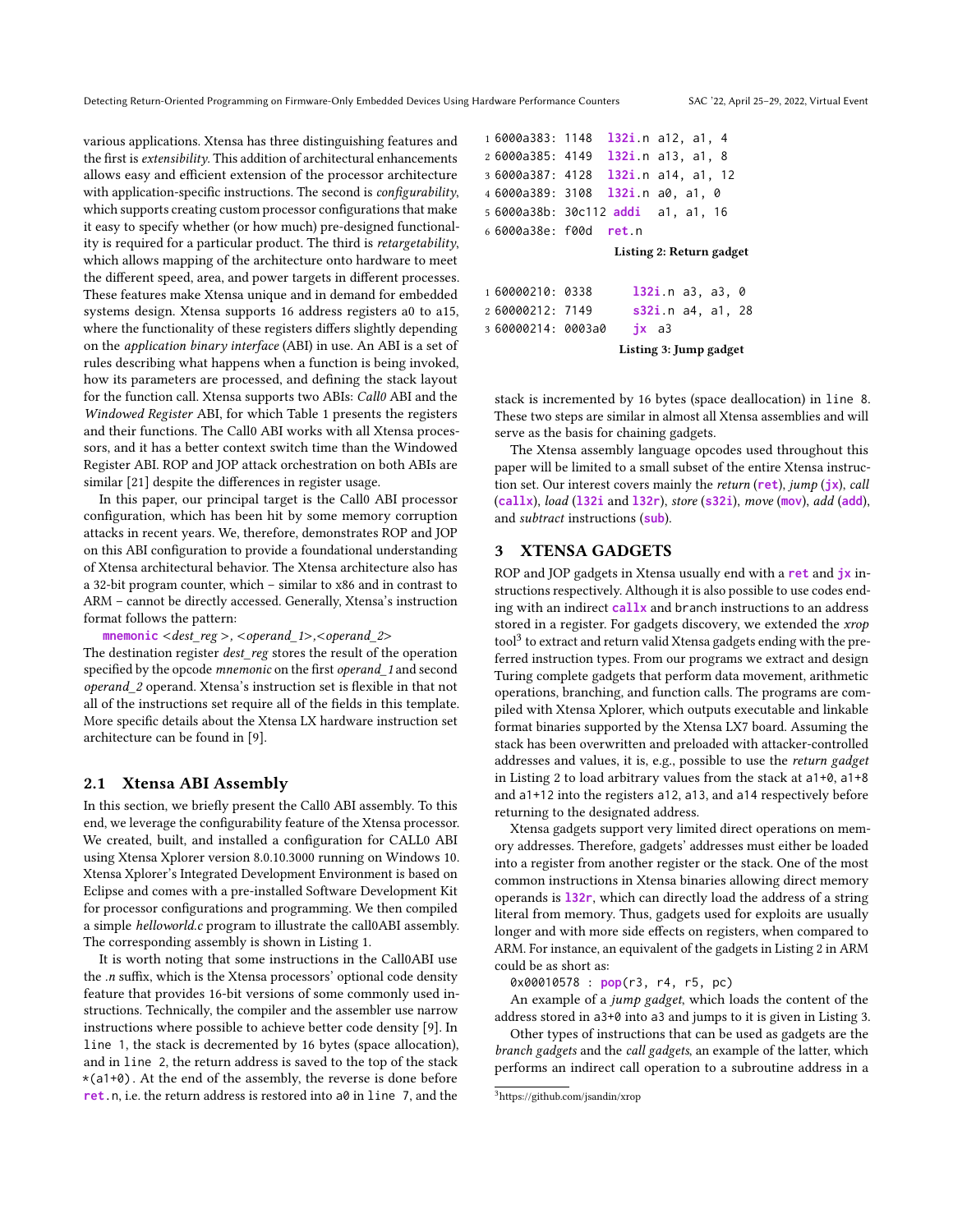<span id="page-3-0"></span>1 60000e01: 4108 **l32i**.n a0, a1, 16 2 60000e03: 0e4d **mov**.n a4, a14 3 60000e05: 0000c0 **callx0** a0

Listing 4: Call gadget

<span id="page-3-1"></span>

Figure 1: Xtensa ROP attack process.

register is shown in Listing [4.](#page-3-0) The **l32i** instruction loads an address from the stack at a1+16 into a0 and then jumps via a procedure call to that address.

#### 3.1 Xtensa ROP Attack Process

Usually, more than one gadget is required to perform a complex exploit, the general process of chaining ROP gadgets is shown in Fig. [1,](#page-3-1) which represents a stack that grows downwards (the buffer grows in the opposite direction) from a higher memory address to a lower memory address. The figure has two sections – the code section (memory region that is non-writable but executable), and the stack section (memory region that is writable but not executable). The code section contains the executable gadgets while the stack section stores the addresses of these gadgets (plus potentially values to be read into registers by gadgets). Since we are exploiting a buffer overflow vulnerability to hijack the program's control flow via ROP, the gadgets' addresses must be placed behind the buffer starting

SAC '22, April 25-29, 2022, Virtual Event Adebayo Christian Hammer Adebayo Omotosho, Gebrehiwet B. Welearegai, and Christian Hammer

at the current stack frame's return address. Let us assume that we have a function that is not performing a bounds check and that the function is using an unsafe C function like gets or  $\text{stropy}$  to initialize a 16 bytes buffer variable. We can exploit this function by feeding it a payload that overflows the buffer and writes to the stack the addresses of gadget1 (@address\_of\_gadget1), gadget2 (@address\_ of\_gadget2), and gadget3 (@address\_of\_gadget3) respectively. In this example, these addresses will be 20 bytes, 24 bytes, and 28 bytes, respectively, from the beginning of the buffer. More importantly, the address of the first gadget (@address\_of\_gadget1) overwrites the return address in a0 and the stack pointer a1 becomes the gadgets counter i.e the number of times a1 is incremented is equivalent to the number of gadgets executed. This whole process is depicted in Fig. [1.](#page-3-1) Each gadget executes, increments the stack pointer, and returns to the address on the top of the stack until all the gadgets in the ROP payload have been executed. The order of execution of the instructions after the control flow is hijacked is labeled from 1 to 6. In the end, the execution of these gadgets prints a string, adds the contents of two registers, and initializes a register with a value from another register. If these gadgets were functions, it would be important not to use the starting address at the beginning of a function because this would result in infinitely returning to the same function – we do not want the **ret** to chain a gadget to itself repeatedly but to other meaningful gadgets. Essentially in Xtensa, the instructions occupying the first 5 bytes of every function reserve space for the function on the stack. This characteristic is the foundation of gadget chaining and simulating ROP behavior in Xtensa. Therefore, we always skip these instructions and addresses when crafting a payload for a ROP attack.

Besides, as shown in Fig. [1,](#page-3-1) the actual gadgets normally reside in non-consecutive locations (as indicated by the dotted lines between them) in the code section of the memory, while the gadget's addresses could be in a consecutive location on the stack. Some garbage addresses may be included as part of the actual gadget addresses on the stack which solely serve the purpose of address padding so that each gadget address is positioned at the top of the stack. Likewise, within the executable gadgets, some instructions exist as side effects, meaning they are not part of the intended exploit but they can also alter register states. Examples of such instructions were in the previous gadgets presented e.g the line 2 of both Listing [3](#page-2-2) and Listing [4](#page-3-0) were unintended.

# 3.2 Xtensa JOP Attack Process

JOP uses gadgets ending with an indirect jump to an address in a register as demonstrated in Listing [3.](#page-2-2) However, the steps involved differ, as jump gadgets cannot be redirected to the stack with a return instruction, so to logically connect gadgets, we adopted the JOP model from [\[5\]](#page-9-6). That approach recommends that a *dispatcher* gadget is needed to link all jump gadgets, i.e., a trampoline gadget that relays from one jump gadget (also called functional gadget) to the next. In that scheme, the dispatcher gadget may maintain a dispatch table, which stores the JOP gadget addresses that should be executed sequentially, and each gadget must always point back to the dispatcher after execution. Fig. [2](#page-4-0) shows how these iterative steps can be implemented for JOP in Xtensa, and the label 1 to 8 represents the order of execution of instructions once JOP is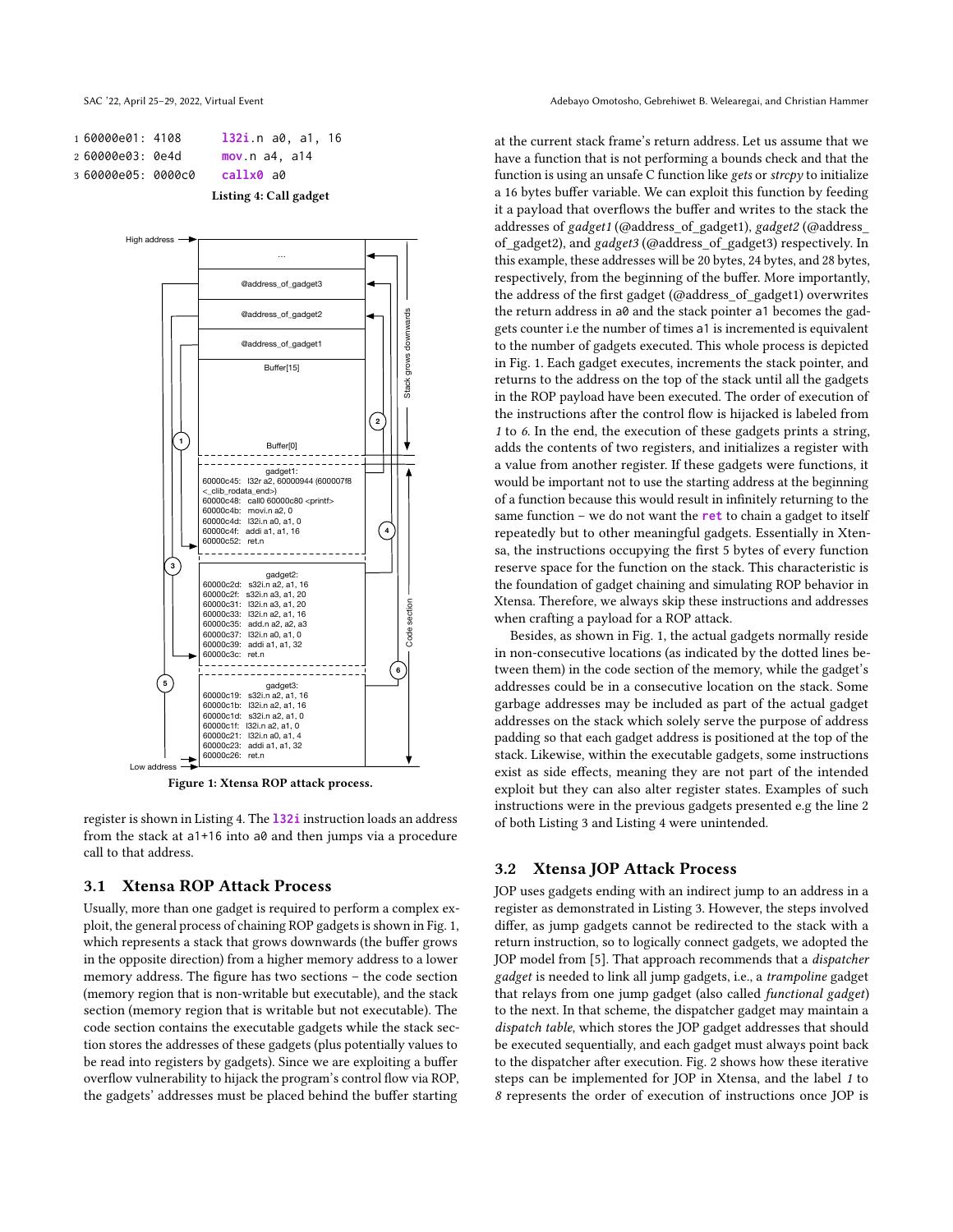<span id="page-4-0"></span>

<span id="page-4-1"></span> 60001525: **addi**.n a15, a15, 4 60001527: **add**.n a1, a1, a15 60001529: **l32i**.n a3, a1, 0 6000152b: **sub** a1, a1, a15 6000152e: **jx** a3

Listing 5: A dispatcher gadget

<span id="page-4-2"></span>

|                           | 1 60001555: 132r a2, 600010ac                |
|---------------------------|----------------------------------------------|
|                           | 2 60001558: call0 60001688 <printf></printf> |
| 3 6000155b: <b>jx</b> a14 |                                              |

Listing 6: A functional gadget

initiated. Similar to ROP, a vulnerable function not performing bounds checking can be used to launch the sequence, in that the return address of the vulnerable function is overwritten to point to the first jump gadget or the dispatcher, depending on the intent of the attack. An example of a dispatcher gadget in Xtensa is shown in Listing [5,](#page-4-1) this dispatcher gadget increases the value of a15 – a regular register leveraged as an instruction pointer – by a constant (4), then points the stack pointer (a1) to the next address, loads the new address into a3, and jumps to this next functional gadget every time it is executed. This means that the dispatcher gadget can compute the addresses and jump to each of the functional gadgets jx\_gadget1, jx\_gadget2, ..., respectively.

An example of a gadget that could serve as a functional gadget is shown in Listing [6.](#page-4-2) The functional gadget loads the address of a string literal into a2, prints the string, and jumps back to the dispatcher gadget at a14. Unlike ROP, the addresses of JOP gadgets

(other than the first) do not have to be placed on the stack, as they can be computed by the dispatcher gadget, in which case there is no need to retrieve the addresses of the executed instructions from the stack.

# 4 HARDWARE PERFORMANCE COUNTERS

Many modern microprocessors are equipped with special-purpose registers known as hardware performance counters (HPCs). These registers serve as additional logic added to the CPU to track lowlevel events within the processor accurately and with minimal overhead when compared to software profilers. Their original purpose was for debugging purposes, but they can be leveraged to serve other purposes, such as detecting program modification at a low cost [\[22,](#page-9-23) [33\]](#page-9-19). They have also been used extensively in nonembedded processors for malware detection with high detection accuracy [\[1,](#page-9-24) [23,](#page-9-25) [35\]](#page-9-26)

HPCs are not standardized and they are therefore manufacturer dependent; on a different microprocessor, even different models of the same processor family, HPCs may have different names, numbers, and functionality. Even though modern processors support a large number of events, only a fraction of these events can be monitored at any time. The number of events that can be monitored simultaneously is determined by the number of available HPCs which is low compared to the overall number of possible events. For example, ARM Cortex-A5 has just 2 HPCs and ARM Cortex-A8 only 4, meaning they can simultaneously monitor only 2 and 4 events, respectively. Additionally, some kind of kernel, operating system or API level support will be required to setup and access these counters. There are several libraries for manipulating HPCs on Linux based embedded/IoT devices e.g perf $\ ^4$  $\ ^4$ , PerfSuite  $^5$  $^5$ , and PAPI<sup>[6](#page-4-5)</sup>. On Xtensa the performance monitoring library allows a total of 8 events to be monitored simultaneously and they can be accessed using the xt\_perfmon API. Xtensa LX7 supports 30 main events with a total of 125 masks or sub-events, which represent the microarchitectural state triggered by the running program. A counter will, however, increment only once (by one) if more than one condition corresponding to a set mask bit occurs. The available HPC events on Xtensa are shown in Table [2,](#page-5-0) and it should be noted that the labels and arrangement of the HPCs are arbitrary. Also, the two prominent sources of noise generally associated with HPC readings are related to the program design – noise caused by other internal or external instructions and programs – and the HPC access – noise caused by the reading the HPCs. We aim at reducing these noises as described in Section [5.0.2.](#page-5-1)

# 5 EVALUATION

In this section, we discuss research questions of interest, the evaluation methodology, the experimental set-up, and the results of the evaluation of the ML classifier.

5.0.1 Research Questions: We present the research question as follows:

RQ1: What are the top HPCs in terms of indicating ROP and JOP behavior on Xtensa? We do not intend to use all HPC events

<span id="page-4-5"></span><sup>6</sup><https://icl.utk.edu/papi/>

<span id="page-4-3"></span><sup>4</sup><https://perf.wiki.kernel.org/index.php/Tutorial>

<span id="page-4-4"></span><sup>5</sup><http://perfsuite.sourceforge.net/>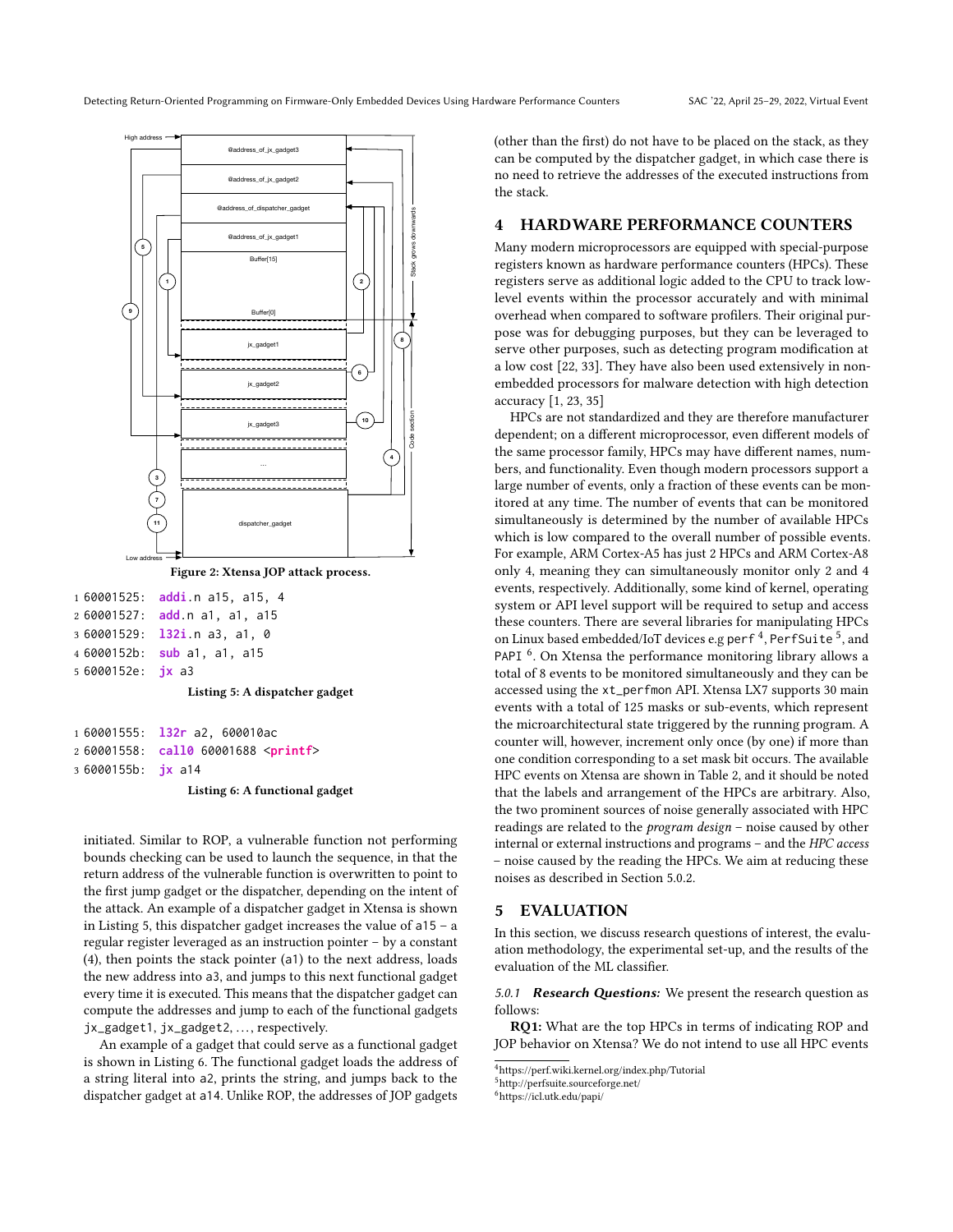Table 2: List of available HPCs on Xtensa

<span id="page-5-0"></span>

| Label           | HPC: XTPERF_CNT_      | Interpretation                                                     |  |  |
|-----------------|-----------------------|--------------------------------------------------------------------|--|--|
| F1              | COMMITTED INSN        | Instructions committed                                             |  |  |
| F2              | <b>BRANCH PENALTY</b> | Branch penalty cycles                                              |  |  |
| F <sub>3</sub>  | MULTIPLE LS           | Multiple Load or Store                                             |  |  |
| F4              | <b>INSN LENGTH</b>    | Instruction length counters                                        |  |  |
| F <sub>5</sub>  | <b>CYCLES</b>         | Count cycles                                                       |  |  |
| F6              | PREFETCH              | Prefetch events                                                    |  |  |
| F7              | <b>INSN</b>           | Successfully completed instructions                                |  |  |
| F8              | PIPELINE INTERLOCKS   | Pipeline interlocks cycles                                         |  |  |
| F9              | D ACCESS U1           | Data memory accesses (load, store, S32C1I, etc; load-store unit 1) |  |  |
| F10             | D ACCESS U2           | Data memory accesses (load, store, S32C1I, etc; load-store unit 2) |  |  |
| F11             | D ACCESS U3           | Data memory accesses (load, store, S32C1I, etc; load-store unit 3) |  |  |
| F12             | D STORE U1            | Data memory store instruction (load-store unit 1)                  |  |  |
| F13             | D STORE U2            | Data memory store instruction (load-store unit 2)                  |  |  |
| F14             | D STORE U3            | Data memory store instruction (load-store unit 3)                  |  |  |
| F <sub>15</sub> | D LOAD U1             | Data memory load instruction (load-store unit 1)                   |  |  |
| F <sub>16</sub> | D LOAD U2             | Data memory load instruction (load-store unit 2)                   |  |  |
| F17             | <b>ICACHE MISSES</b>  | ICache misses penalty in cycles                                    |  |  |
| F18             | DCACHE MISSES         | DCache misses penalty in cycles                                    |  |  |
| F19             | <b>OUTBOUND PIF</b>   | Outbound PIF transactions                                          |  |  |
| F20             | <b>OVERFLOW</b>       | Overflow of counter n-1 (assuming this is counter n)               |  |  |
| F <sub>21</sub> | D STALL               | Data-related GlobalStall cycles                                    |  |  |
| F <sub>22</sub> | I STALL               | Instruction-related and other GlobalStall cycles                   |  |  |
| F <sub>23</sub> | <b>BUBBLES</b>        | Hold and other bubble cycles                                       |  |  |
| F <sub>24</sub> | I TLB                 | Instruction TLB Accesses (per instruction retiring)                |  |  |
| F <sub>25</sub> | <b>EXR</b>            | Exceptions and pipeline replays                                    |  |  |
| F <sub>26</sub> | <b>IDMA</b>           | iDMA counters                                                      |  |  |
| F <sub>27</sub> | D TLB                 | Data TLB accesses                                                  |  |  |
| F28             | I MEM                 | Instruction memory accesses (per instruction retiring)             |  |  |
| F <sub>29</sub> | INBOUND PIF           | Inbound PIF transactions                                           |  |  |
| F30             | D LOAD U3             | Data memory load instruction (load-store unit 3)                   |  |  |

even if we could, but only a minimal number that results in a good prediction. Using fewer HPC events means requiring fewer resources for detection.

RQ2: At what precision and recall accuracy can a classifier predict unusual behavior caused by ROP/JOP within a running firmware code using the HPC events? In reality, the HPC data for positive attacks scenarios is just a small fraction of the actual application data. In addition, we prefer detecting the malicious behavior as soon as possible (before the end of the program's execution), therefore, a classifier that can predict malicious behavior with a high true positive rate from the HPC events is desired.

<span id="page-5-1"></span>5.0.2 Evaluation Methodology: Answering the first research question requires recording the HPCs at the right place and correctly, though this step is important only for model learning and would not matter during testing on the evaluation set. Usually, not all of the instructions in a program under attack are malicious but only a fraction, other instructions that are not affected by the attack are regarded as noise. To address this question, we performed experiments using instrumented code in which the approximate position of the start of the attack marks the beginning of the ROP/JOP, and the code preceding and succeeding the attack are marked as benign. The benign section exhibits the program's actual behavior and a vulnerable function might be normal or malicious depending on whether or not it is exploited. Targetting the HPC readings close to where the ROP execution is initiated allows us to have less program design noise, and fine-grained and accurate HPC measurement. Each interrupt-driven program would usually run multiple times as both normal and malicious, and the ML classification method we use assigns binary labels to the HPCs associated with the different executions. Also, we discovered that constant noise values were automatically added to our readings by accessing the HPC, these noise values were accounted for in both the benign and ROP execution. Our instrumented programs contain different numbers of push-pop for ROP exploits and jump for JOP exploits, precisely 6.

SAC '22, April 25-29, 2022, Virtual Event Adebayo Omotosho, Gebrehiwet B. Welearegai, and Christian Hammer

To answer the second research question, the Xtensa ROP-JOP classifier is evaluated using the following standard ML classification metrics – precision and recall. The metrics are defined as follows, where TP, FP, TN, FN refer to true positive, false positive, true negative, and false negative respectively.

Precision: This measures the accuracy of the positive predictions and for this, we want to know how many of the classified characteristics, recorded as HPC belong to the positive class. This metric is computed as:

$$
Precision = TP / (TP + FP)
$$
 (1)

Recall: This is also known as true positive rate, it is the ratio of positive instances that are correctly predicted by the classifier. In our case, we want to detect as many as possible samples in the positive classes with a reasonable precision score. The recall is computed as:

$$
Recall = TP / (TP + FN)
$$
 (2)

# 5.1 Experimental Setup

The experimental setup consists of an Xtensa LX7 processor configuration designed with Xtensa Xplorer version 8.0.10.3000. This configuration runs on a Xilinx Zynq XCZ7020-1CLG484C[7](#page-5-2) System on Chip (SoC) Module attached to a TE0703-06<sup>[8](#page-5-3)</sup> carrier board. A Tincan Flyswatter2[9](#page-5-4) debugger, which provides an external Joint Test Action Group (JTAG) standard interface is connected to the carrier board for direct debugging of the programs. An SoC module is necessary because we experimented with the latest Xtensa processor generation, which was not available on the market at the time of carrying out this research. The embedded hardware configuration used is also minimal as not all of the features available in high-end IoT systems were available. The processor configuration summary is online at GitHub<sup>[10](#page-5-5)</sup>.

5.1.1 Programs and input: We train our model on breadth-first search (BFS) algorithm-based programs, in which we instrumented six versions of attack codes using varying ROP chains. This decision was based on observations from our several experiments that merging and training with data from different programs introduces unwanted statistical bias, which negatively affects model convergence. Therefore, in these six programs  $P1, \ldots, P6$ , with a ROP chain length of  $1, \ldots, 6$  are exploited, respectively. The programs were written in the C language, compiled using the Xtensa C compiler xtxcc, and they run directly on the Xtensa processor. xt-xcc uses the GNU preprocessor, assembler, and linker but in addition, it provides a superior and smaller compiled code [\[7\]](#page-9-27). Malicious modification is made to the programs by the addition of an extra function call that simulates attacks such as buffer overflow and return-to-libc [\[28\]](#page-9-5). To flout the LIFO mechanism of the stack so that the program's control flow is hijacked, we corrupted the stack and modeled the payload to not just include gadget addresses to divert the control flow but also potential function arguments. Our design is mainly

<span id="page-5-2"></span><sup>7</sup><https://wiki.trenz-electronic.de/display/PD/TE0720+Resources>

<span id="page-5-3"></span><sup>8</sup><https://wiki.trenz-electronic.de/display/PD/TE0703+Resources>

<span id="page-5-4"></span><sup>9</sup><https://www.tincantools.com/product/flyswatter2>

<span id="page-5-5"></span><sup>10</sup>[https://github.com/dbayoxy/xtensa\\_config/blob/master/config.html](https://github.com/dbayoxy/xtensa_config/blob/master/config.html)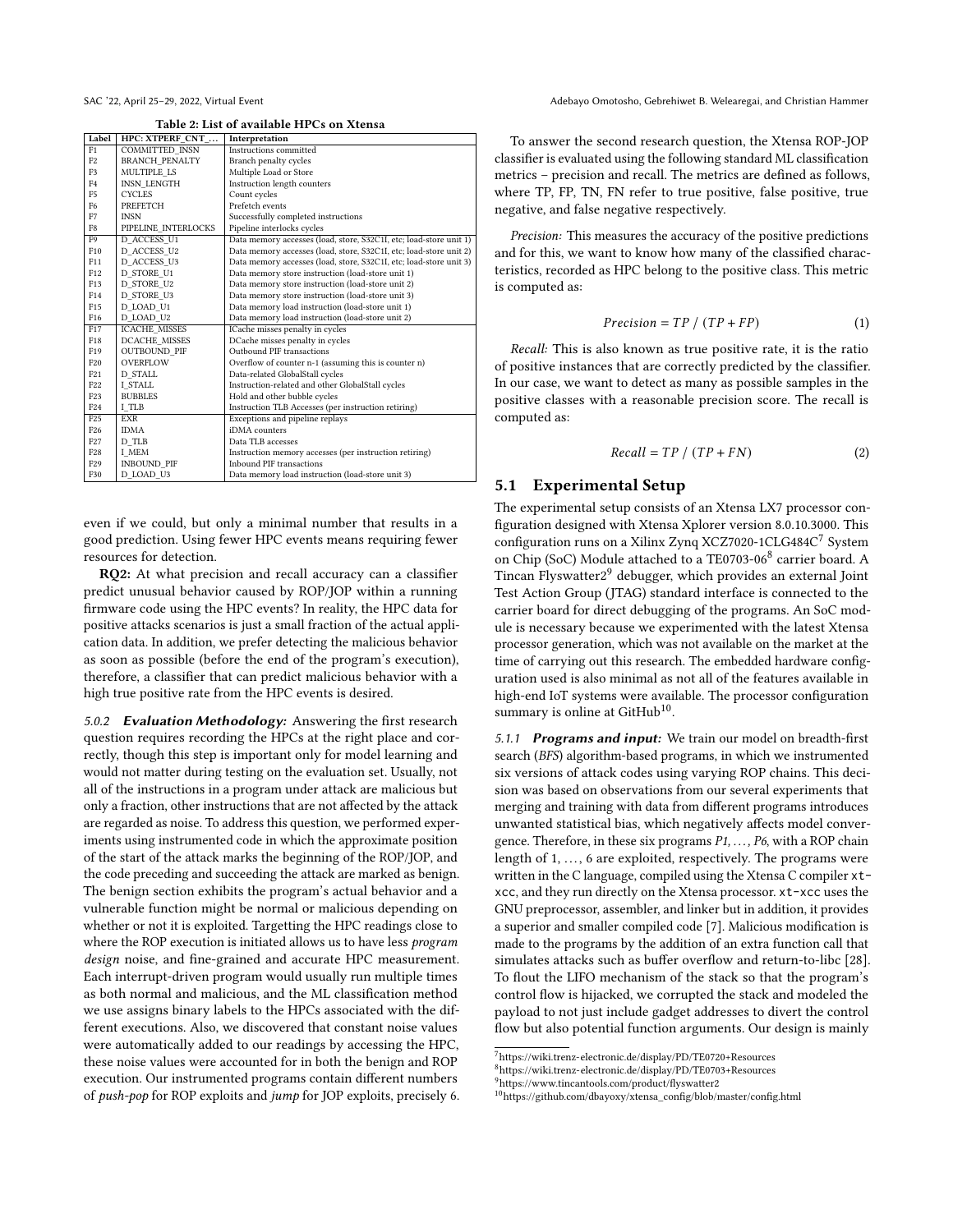Detecting Return-Oriented Programming on Firmware-Only Embedded Devices Using Hardware Performance Counters SAC '22, April 25–29, 2022, Virtual Event

<span id="page-6-0"></span>P1 P2 P3 P4 P5 P6 training progra 0.7862 0.7864 eg<br>호 G<br>5 G<br>0.7868<br>0 G<br>0.7866 0.786 g 0.7870 0.7872 0.7874 0.7876



targeted at buffer overflow attacks to exploit memory corruption vulnerabilities because it is the most commonly used method, even in IoT devices [\[3,](#page-9-28) [17,](#page-9-29) [27\]](#page-9-30). The aftermath of the attacks then launches a ROP/JOP sequence that results in the execution of codes and functions in the programs that were originally never invoked. In Fig. [3,](#page-6-0) the execution time overhead in the training programs appears to increase when there are more frequent indirect calls to functions consisting of a few instructions. This instrumentation impact is similar to what was obtained for the ARM embedded benchmark used in [\[24\]](#page-9-10).

To benchmark our model, we use a blend of 10 programs listed in Table [3,](#page-6-1) each running with a different set of inputs and payloads. Similar programs can be found in the CTuning suite<sup>[11](#page-6-2)</sup> and MiBench-mark<sup>[12](#page-6-3)</sup>.The total size of the 10 programs is  $\approx$  2.74 MB. In Table [3,](#page-6-1) ET1, ET2, Ovd, #Rop, and O notation represents the original execution time, execution time with HPC measurement, instrumentation overhead, the length of the rop/jop chain, and the time complexity of the programs, respectively. The maximum and minimum overhead recorded of 1.34% and 0.74%, respectively, look reasonable. We do not directly compare these programs' performance because they differ in input and runtime complexities, our main goal is to see how the ML model will perform against random programs like these.

5.1.2 Data and model selection: We recorded the events that were triggered during multiple executions of the exploited programs for ROP and JOP attacks, respectively. The HPC data was recorded at 5 frequencies ( $\approx$  10  $\text{*}$  2<sup>12</sup> to 50  $\text{*}$  2<sup>12</sup>), which allows us to sample data from a wide corpus of cycles, and thus provides a sufficient dataset that best represents the behavior of the programs under attack. On Xtensa, the frequency parameter is expected to be a multiple of  $2^{12}$ to prevent round-off errors. We started at  $\approx 10$   $\degree$   $2^{12}$  because this frequency has been used to validate the integrity of program control flow via HPC with some promising results [\[22\]](#page-9-23). For any given program, the higher the frequency chosen, the lower the noise effect, as well as the number of HPC sample size recorded. Our data shape is (6061, 30), containing 6061 rows of event counts and 30 features. The support vector ML (SVM) algorithm is preferred because it

<span id="page-6-1"></span>

| Table 3: Benchmark programs |               |               |           |                |               |  |  |  |
|-----------------------------|---------------|---------------|-----------|----------------|---------------|--|--|--|
| Program                     | ET1 $(\mu s)$ | $ET22(\mu s)$ | $Ovd(\%)$ | #Rop           | $O$ notation  |  |  |  |
| <b>DFS</b>                  | 4421664       | 4481007       | 1.34      | $\overline{c}$ | $O(V + E)$    |  |  |  |
| Kruskal                     | 2273937       | 2297769       | 1.05      | 3              | $O(E \log E)$ |  |  |  |
| RabinKarp                   | 642475        | 647202        | 0.74      | 4              | O(mn)         |  |  |  |
| Huffman                     | 2343248       | 2368711       | 1.09      | 5              | $O(n \log n)$ |  |  |  |
| Mergesort                   | 933301        | 941449        | 0.87      | 6              | $O(n \log n)$ |  |  |  |
| <b>LCS</b>                  | 677565        | 688501        | 1.61      |                | O(mn)         |  |  |  |
| Prim                        | 1577938       | 1596889       | 1.20      | $\overline{2}$ | $O(E \log V)$ |  |  |  |
| BinaryS                     | 507317        | 511553        | 0.83      | 4              | $O(\log n)$   |  |  |  |
| FloydWarshall               | 1748544       | 1765759       | 0.93      | 5              | $O(n^3)$      |  |  |  |
| BellmanFord                 | 1448642       | 1460045       | 0.79      | 6              | VE)           |  |  |  |

excels for data in high dimension spaces and it is relatively memory efficient. SVM is an excellent binary classifier if data is balanced but because the positive cases are less than the negative cases, with about a factor of 7, we use a weighted SVM. The weighted SVM modifes the SVM penalty parameter  $C_i$  to fit the model for each instance  $i$ , so that the weight  $w_i$  is proportional to the class distribution. We use 10-fold cross-validation, i.e., 10% of the data is used for testing, which is a standard procedure to ensure the validity of the learned classifier. The model performance measured by the mean of the ROCAUC score is 0.94, which is well above 0.5, this means the classifier has a predictive ability.

We conducted the ML experiments on a MacBook Pro with a 2.9 GHz Intel Core i7 processor and 16GB RAM.

#### 5.2 Discussion

In this section, we discuss our findings and their contribution to the research questions.

Important HPC events: Of the 30 main HPC events in Table [2,](#page-5-0) feature engineering found that the readings for events F1, F3, F4, and F7 are the same values irrespective of the number of times a program executes either as benign or attacked code. An explanation for the similarities in the HPC values could be that the low-level events (masks) in these main events being accounted for occurred at almost the same count rate. Therefore, F1, F3, F4, and F7 serve as the pivot for the permutation with the remaining events, together with all the sub-events, to determine which events are dependent on them. Notwithstanding, the HPC values recorded are reproducible for any given program, the reasons for the deterministic nature of some of the counted and recorded events could be the result of (a) running the programs on a bare board with no operating system or kernel and (b) there are no running background services, which reduces the effect of interference in the readings.

The distribution of the 8 candidate HPC events (used in our final SVM model) in the benign and attack code is represented in Fig. [4](#page-7-0) by violin plots, which are combinations of box-and-whisker plots and probability density functions (PDF). The violin plot shows the density and distribution of the readings for each of the 8 selected HPC events. -1 and 1 represent HPC events in the benign and attack executions respectively. Fig. [4a,](#page-7-0) Fig. [4b,](#page-7-0) Fig. [4c,](#page-7-0) Fig. [4d,](#page-7-0) Fig. [4e,](#page-7-0) Fig. [4f,](#page-7-0) Fig. [4g](#page-7-0) and Fig. [4h](#page-7-0) are the distributions for F1, F2, F5, F8, F12, F15, F25 and F27 respectively. While at a glance some features such as F2, F12, F15, and F27 might look close for both the benign and ROP runs, dropping them degrades the model's performance (the overall recall falls from 70% to 58%.) However, it may of course be possible, in the future, to use fewer than 8 HPC events, but our interest at the

<span id="page-6-2"></span> $11$ <http://ctuning.org/>

<span id="page-6-3"></span><sup>12</sup><https://vhosts.eecs.umich.edu/mibench/>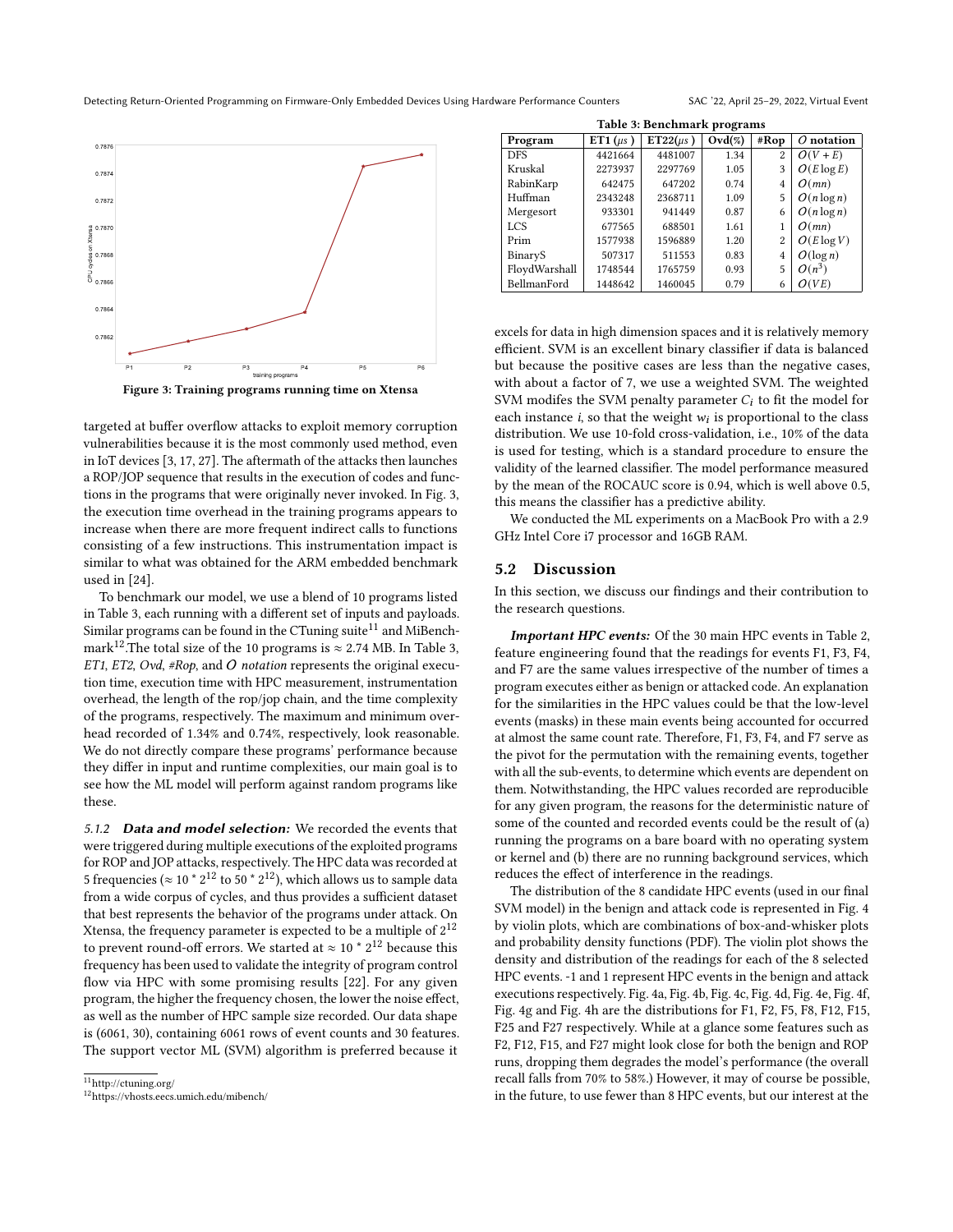moment is to identify the best events that Xtensa's 8 performance counter registers could monitor simultaneously, and which could give a strong indication of ROP/JOP execution on an embedded system running a firmware. In the sequel we give an overview of the selected HPC events:

F1 in Xtensa is equivalent to the number of retired instructions and it is the number of instructions reaching the W stage without being killed at a given sampling interval. At the W stage, the effect of an instruction on the architectural state is irreversible. The wider PDF region of the ROP infected run, which is at the same time above the third quartile of the benign run, is abnormal. The median of the ROP run also lies above the boxplot of the benign run, meaning that the two HPC data belong to a different group.The ROP run HPC values occur frequently in one PDF region and this is as a result of the execution of small gadgets performing little tasks and leading to slightly more/faster-committed instructions per interval.

F2 relates to the number of branch penalty instruction events in a given sampling interval. The pipeline will be stalled if more branch instructions are executed than they are taken. All of the branch instructions in the benign programs were correctly executed while the malicious program executes only a few selected branch instructions to accomplish its malicious intention. The boxplots look like they are slightly in the same range and symmetrical but the PDF region of the ROP-affected run shows the HPC values occur more frequently and this can be attributed to the more mispredicted branches.

F5 distribution appears to cover two and three PDF regions in the benign and ROP-affected run respectively. For the ROP-affected run, the median is almost identical to the third quartile which is why they overlap, this is likely because of a large proportion of low values of F5 events. The ROP-run skipped some instructions and this could be responsible for the very low variance in this HPC.

F8 relates to the number of stalls in the pipeline in a sampling interval. In Xtensa, the number of interlocks refers to the number of R-stage holds arising from register dependencies and interlockspecific instructions. Register dependencies are low because gadgets skip several normal instructions. The median of the ROP-affected run is also unsurprisingly outside the box of the benign run and the boxes' variance shows that this pipeline delay varies more in the benign run than in the ROP-affected run.

F12 records the number of stored instructions events (such as store misses and cached store) from the data memory in a sampling interval. The ROP run has significantly more variance and inverted PDF and this is likely caused by a reference to data not in the data memory.

F15 records the number of the load instruction events (such as load misses and cache load) from the data memory in a sampling interval. The data memory, unlike the instruction memory, is both readable and writeable. The normal run distribution have slightly more variance than the ROP-affected run, however, the PDF is an indication that the ROP-run performs data manipulation operations and load data operation more frequently.

F25 can record, for example, the number of the exceptions, interrupts, and replays resulting from TBL misses, load and store errors, illegal instructions, etc. It is not surprising that despite the median being the same for the two boxes, the ROP-affected run is severely skewed and the unusual PDF width shows that the majority of the

<span id="page-7-0"></span>

Figure 4: Box-and-whisker plots of the event counts for the benign (-1) and ROP executions (1)

F25 HPC readings are in one region. This implies that the error handling by this HPC occurs more frequently in the ROP-affected run.

F27 records the number of lookups to the data translation lookaside buffer (TLB). Unlike the von-Neumann architecture, the Harvard architecture can have separate memory access hardware instruction TLB and data TLB. Data TLB hit helps to reduce the data access time from the data memory. This HPC for the two runs appears to be in the same group but the PDF is irregular with a high-frequency region for the ROP run, this is because each data TLB miss leads to a computationally expensive page table lookup for the physical addresses of data.

Model performance metrics: Our classifier is trained to predict if illegal instructions using returns and jumps have been exploited and this is put to test against some benchmark programs. The model is fed with HPC data of these programs running on the bare-metal Xtensa (on the FPGA).

Fig. [5a](#page-8-0) and Fig. [5b](#page-8-0) show the individual precision and recall of the classifier. In Fig. [5a](#page-8-0) the precision peaked for floydwarshall, and bellmanford where a higher number of illegal instructions was executed. While it is intuitive that the metrics improve with the increase in returns/jumps, we found this not to be always true if the exploited programs are different. That is why BinaryS with 4 rop/jop violations has lower precision (0.85) than Prim (1.00) and LCS (0.94) with 1 and 2 violations, respectively. We verified this and the metrics actually increase with more returns/jumps exploitation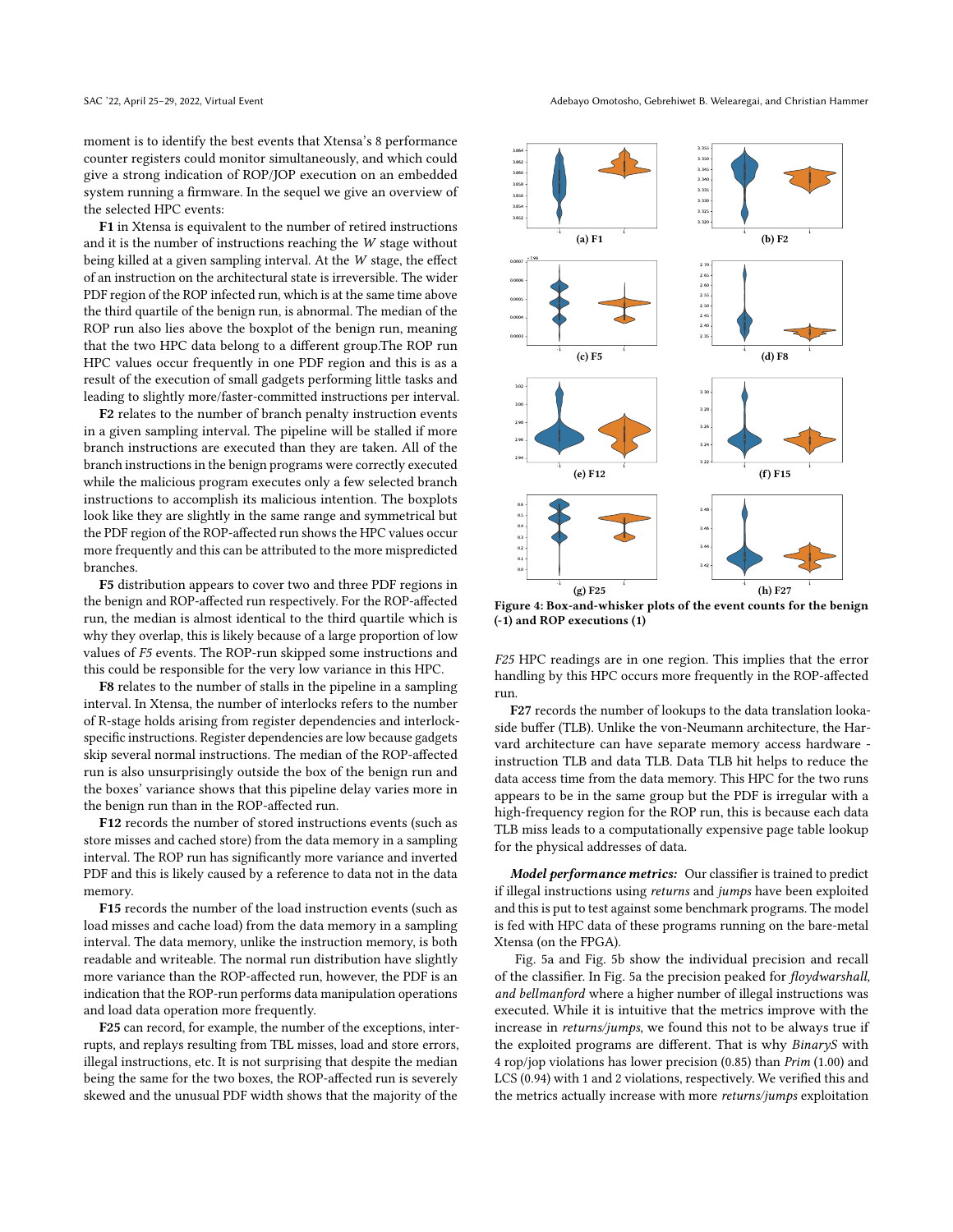<span id="page-8-0"></span>

Figure 5: Evaluation on benchmark programs

.

in the same program. DFS has the lowest precision of 0.32, however, this is not a problem as long as the recall is high, this is based on the premise that in reality, the positive case is rare, and hence the percentage of the positive instances that are correctly detected should be optimized. The recall for DFS is almost twice as high, 0.60. The top three recall values are for huffman (0.84), prim (0.83) and bellmanford (0.78), these are very interesting because it means that almost all of the ROP instances are correctly detected. However, BinaryS has a low recall of about 0.30. We examined this and it appears the *BinaryS*, which is already fast with  $O(n \log n)$  running time, also ran on a small input array of length 12. From Table [3](#page-6-1) it appears that, even with the instrumentation overhead, it still runs fast. It appears that the complexity of the program did affect the capability of the classifier. However the overall detection average accuracy of 0.79 is significant.

Threats to Validity. We identify the following potential threats to validity:

- Examples of ROP/JOP exploit code for non-standard processors are not easy to find in practice, and therefore the instrumented programs used for our training may not be representative of all ROP programs' behaviors on Xtensa. Notwithstanding, the size of our data together with the results obtained could reasonably justify the reliability of our model in detecting attacks initiated through a buffer overflow, which is the most exploited vulnerability.
- Our ROP/JOP exploits do not consider specific attack cases such as accessing a shell, which might be the final intention of the attacker even though it may not be available in the context of embedded/IoT devices, which often only contain firmware.

# 6 RELATED WORK

This section presents some selected literature related to the problem addressed in our work.

ROP attack defense using HPC: Several works have justified the use of HPCs in detecting abnormal program behavior. HPCs can be used to detect ROP attacks by applying heuristics of ROP behavior or via a ML-based approach. HDROP [\[36\]](#page-9-31), SIGDROP [\[31\]](#page-9-32), and ROPSentry [\[12\]](#page-9-17) are some of the papers that utilize HPCs to

build a defense against ROP exploits using heuristics. In contrast, hadROP [\[26\]](#page-9-18) and EigenROP [\[15\]](#page-9-33) use ML-based approaches to learn relevant hardware events distinguishing ordinary execution from ROP gadget chain execution. Our approach also leverages HPCs and ML to detect the ROP attack. Unlike our proposal, most of the existing solutions were not targeted at low-level embedded devices running only firmware and have overheads that are not resourceconstrained devices friendly, e.g., HDROP recorded an overhead as high as 38% and SIGDROP requires an OS.

Code reuse attacks: Several techniques use existing code on the system to craft exploit that attacks the system. These includes ROP [\[10\]](#page-9-2), JOP [\[5\]](#page-9-6), string ROP [\[25\]](#page-9-34), blind ROP [\[4\]](#page-9-35) and signal ROP [\[6\]](#page-9-36). However, most of these attacks have been tested on x86 or ARM processors rather than configurable processors dedicated to embedded systems/IoT. In contrast, our paper implements ROP and JOP attacks using compiled gadgets on the Xtensa LX7 architecture. Moreover, we are the first to design JOP attacks using a dispatcher gadget compatible with the Xtensa processor.

ROP on Xtensa: Little is public about how ROP works on Xtensa, but [\[21\]](#page-9-21) presented a paper on the challenges of ROP on Xtensa architecture. The authors showed that Xtensa can be attacked by chained gadgets irrespective of the ABI in use. The authors additionally proposed a linked list approach to chain gadgets for Xtensa's Call0 ABI. Since the approaches to attacking either ABI are similar, we used the default ABI in our paper to demonstrate ROP/JOP on Xtensa. Their paper is also different in that it did not cover attack detection. Although based on a different method, a similar platform to ours is used in [\[24\]](#page-9-10) who propose a solution called FPGA CFI for bare-metal ARM embedded devices. Their approach targets devices that read firmware instructions directly from the flash memory but unlike our work, ROP detection was not included in their work. Additionally, CFI solutions' memory requirements and overheads are generally considered impractical to secure resource-constrained embedded devices [\[31\]](#page-9-32).